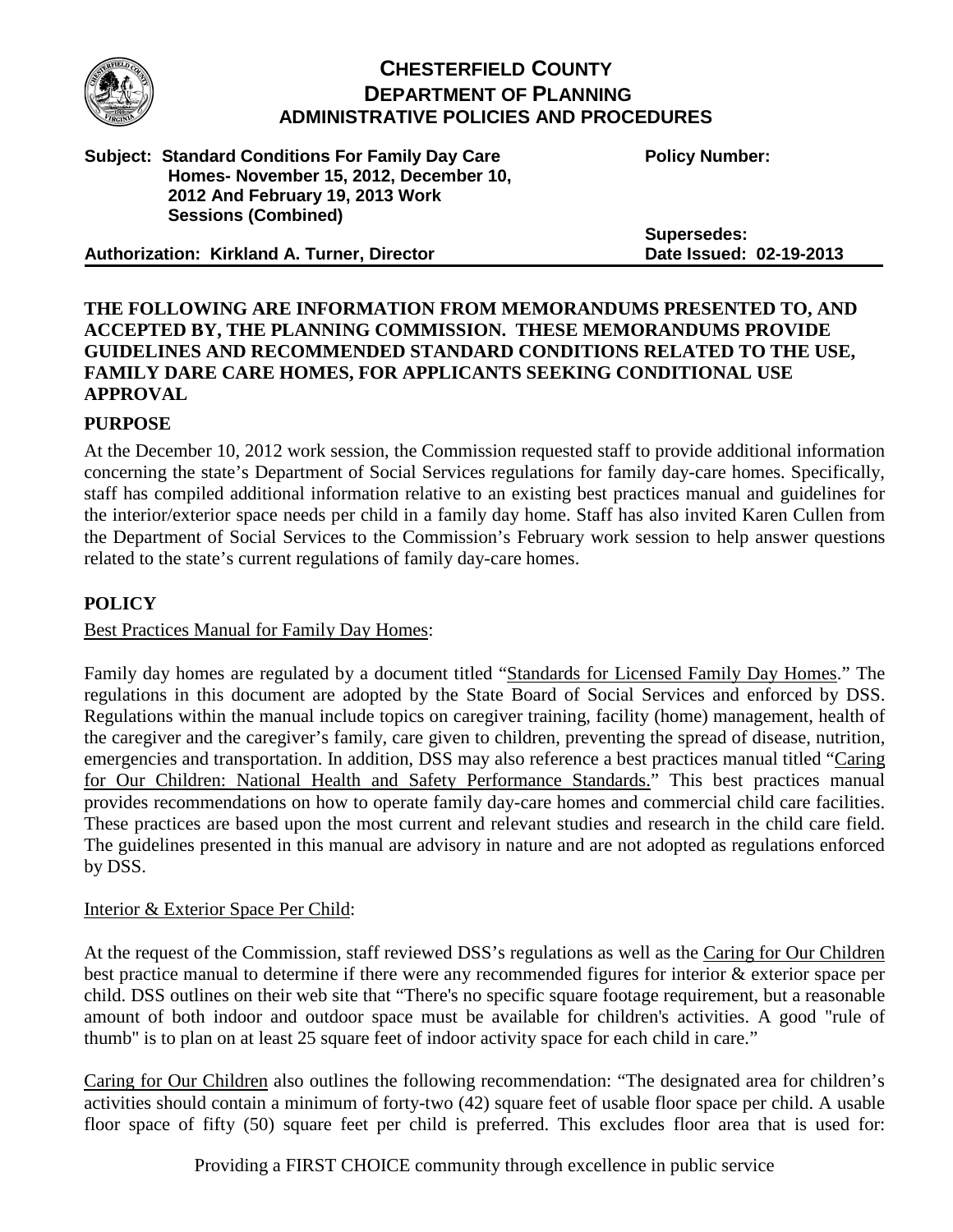circulation (e.g., walkways around the activity area), classroom support (e.g., staff work areas and activity equipment storage that may be adjacent to the activity area), furniture (e.g., bookcases, sofas, lofts, block corners, tables and chairs), and center support (e.g., administrative office, washrooms, etc.). Usable, indoor floor space for the children's activity area depends on the design and layout of the child care facility, and whether there is an opportunity and space for outdoor activities."

Outdoor play area, while not required by DSS, is discussed within the Caring for Our Children best practices manual. The manual states that "The facility or home should be equipped with an outdoor play area that directly adjoins the indoor facilities or that can be reached by a route that is free of hazards and is no farther than one-eighth mile from the facility. The playground should comprise a minimum of seventyfive (75) square feet for each child using the playground at any one time. The following exceptions to the space requirements should apply: 1) a minimum of thirty-three (33) square feet of accessible outdoor play space is required for each infant and 2) a minimum of fifty (50) square feet of accessible outdoor play space is required for each child from eighteen (18) to twenty-four (24) months of age."

### RECOMMENDATION

Staff continues to recommend that we revise and update our existing catalogue of recommended standard conditions for family day-care homes. Staff's previous memorandum to the Planning Commission for the December 10, 2012 work session is attached for your reference.

If you have questions regarding this information, please contact Ryan Ramsey, Senior Planner, at 768- 7592.

**CONTINUED**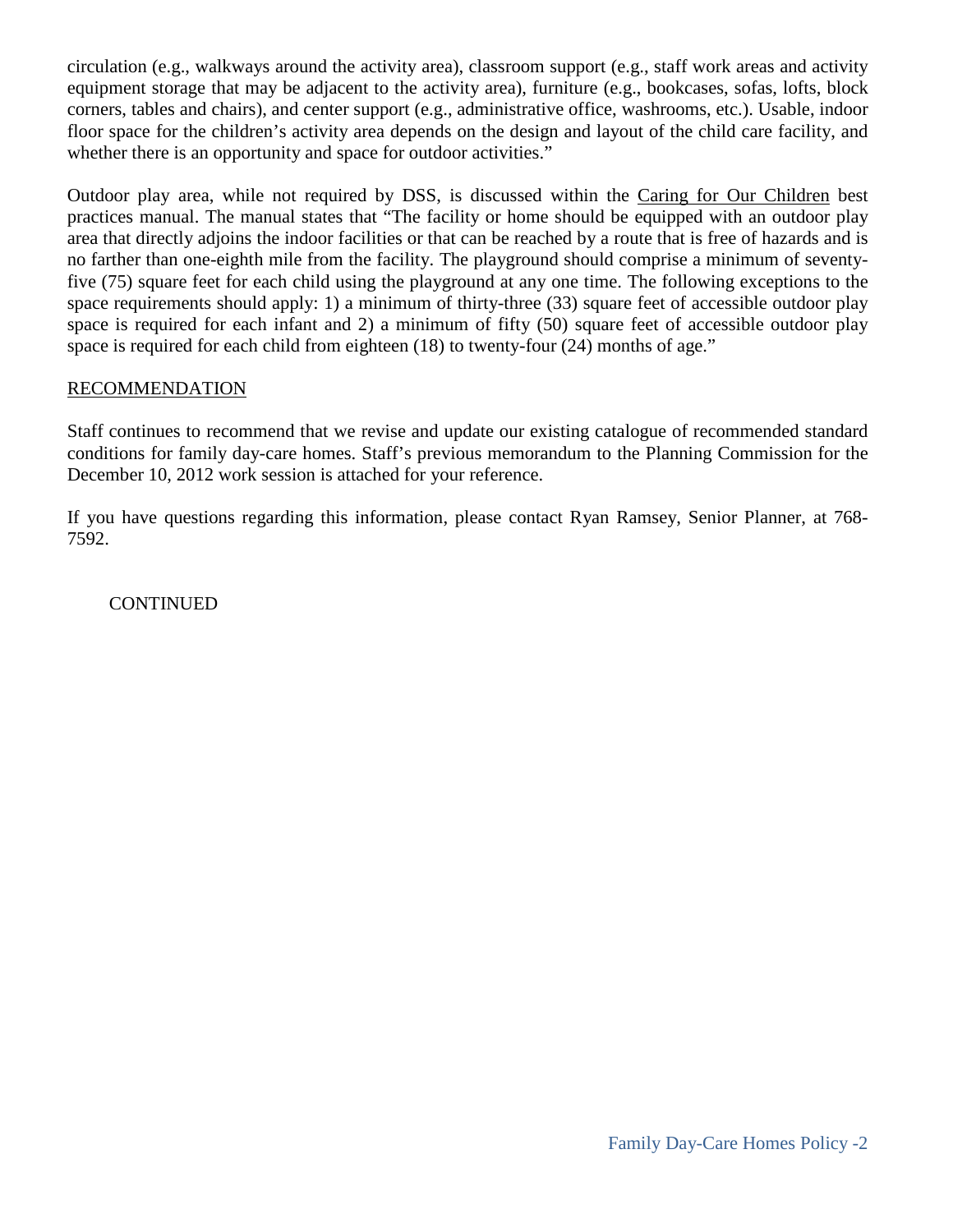### **PURPOSE**

At the request of the Commission, staff is providing information related to the standard conditions that are typically proffered or imposed on applicants who seek conditional use approval to permit a family daycare home. Staff has also consulted with the state's Department of Social Services to acquire additional information about the rules and regulations they oversee for family day-care homes. Finally, staff provides a revised set of staff recommended conditions for family day-care homes that require conditional use approval.

At the November 15, 2012 work session, the Commission requested staff to provide more information concerning the state's Department of Social Services regulations for family day-care homes. Staff has compiled additional information pertaining to licensing documentation, outdoor play areas, required number of caretakers and the capacity of family day-care homes. One new condition (Condition 8) is also included in the "Catalogue of Possible Conditions for Family Day-Care Homes." (Attachment 1)

# **POLICY**

### EXISTING STANDARD CONDITIONS FOR FAMILY DAY-CARE HOMES:

Staff reviewed the conditions that were proffered or imposed on seven (7) approved zoning cases since 2007. These conditions regulated the following elements of a family day-care home:

- 1. Non-Transferable Ownership: Conditional use is limited to the applicant exclusively and not transferrable with the property.
- 2. Expansion of Use: No alterations or expansion of property to accommodate use.
- 3. Signage: Limited or prohibited signage for the use.
- 4. Size of Family Day-Care Home: Limitation on the number of children being taken care of on the property (a maximum of 12).
- 5. Hours of Operation: Limitation on the hours of operation for the use.
- 6. Time Limitation: Limitation on the approval term.

The most common conditions imposed on family day-care homes were conditions that mandated nontransferrable ownership, prohibit expansion of use or limit signage for the property. These conditions were used in all seven (7) cases in our analysis. Conditions pertaining to the size of the family day-care home, hours of operation and/or time limitation on the conditional use were used less frequently. Conditions relating to the size of the family day-care home and the hours of operation were each approved twice out of the seven (7) zoning cases in our analysis. One (1) case included a three (3) year time limitation provision as a condition of approval. Each of the aforementioned conditions strives to limit the impact of the commercial nature of the use on adjoining residential property owners.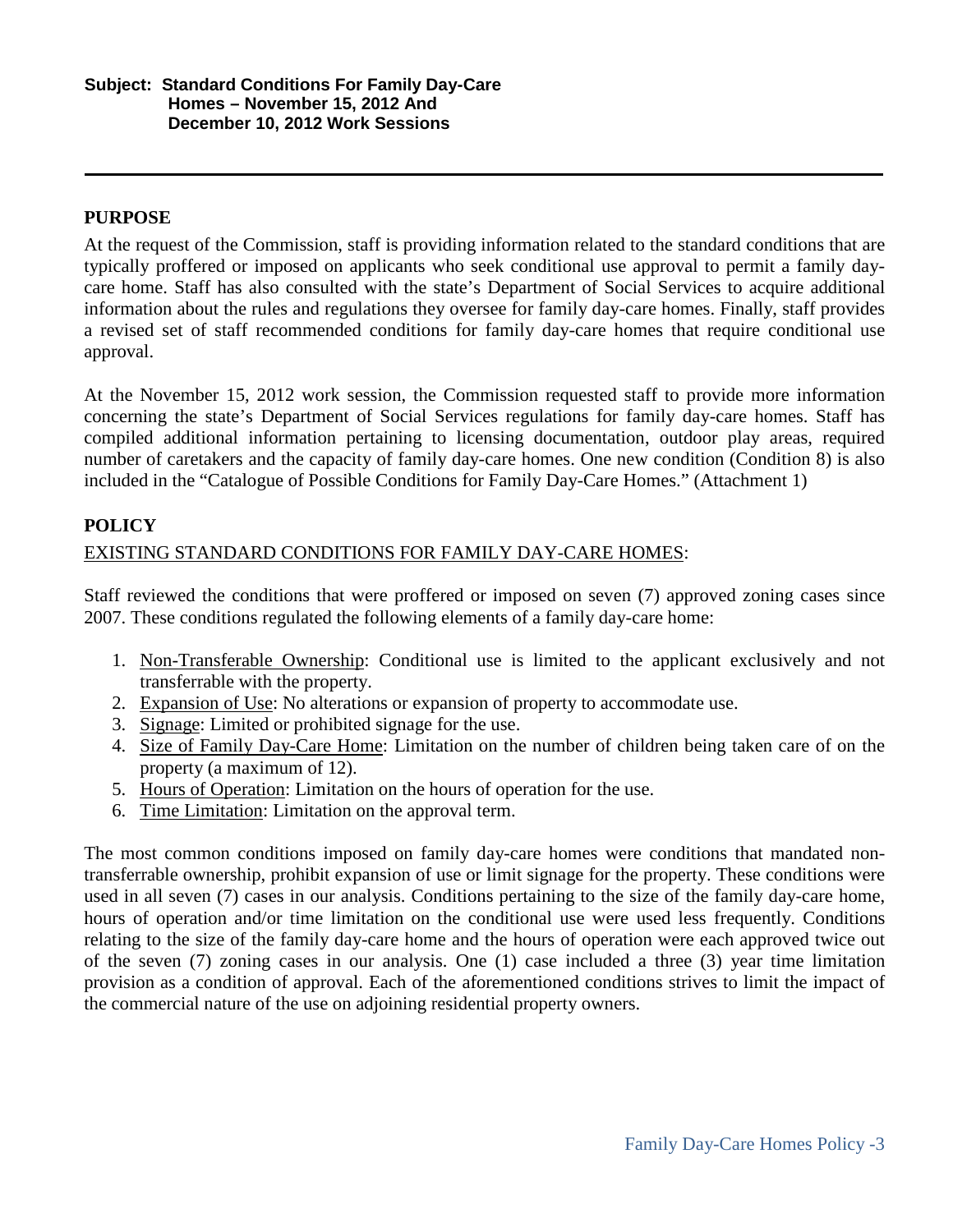# REGULATIONS FROM THE DEPARTMENT OF SOCIAL SERVICES:

At the state level, the Department of Social Services (DSS) administers the review, inspection and licensing of family day-care homes, otherwise known as family day homes. Family day homes are defined as private child care facilities where the caretaker provides care to no more than twelve (12) children at a time, exclusive of the provider's own children. The vast majority of regulations that are enforced by the DSS relate to the operation and internal configuration of space within an operator's home.

# Licensing for Family Day Homes:

Family day homes are required to obtain a license from DSS. The status of the license, capacity of the facility and the age range of the children within the family day home are made available to the public from DSS's web site. A history of DSS violations related to a specific caretaker's license is also available for public review.

# Fencing for Yards & Outdoor Play Areas:

Staff contacted DSS to discuss existing regulations for the fencing of yards as well as play areas for children. We were able to confirm that fencing of a caretaker's rear or side yard is generally not required. In certain circumstances, DSS can require fencing on an operator's property when an in ground pool (or other open water area) is present. In addition, fencing may be required when the operator's property is adjacent to a railroad, collector or arterial roadway. Outdoor play and recreation areas for children are not currently required by DSS for family day homes. The requirement for outdoor play and recreation areas is only required for commercial child care centers. Commercial child care centers entail the care of thirteen (13) or more children, as defined by DSS.

# Outdoor Play Areas:

Caretakers are required to provide outdoor play time on a daily basis when weather permits. This requirement can be achieved by having on-site or off-site outdoor play time. For on-site play time, the caretaker may have children use the yard on the premises for outdoor recreation. If outdoor recreational equipment is provided on-site, DSS regulations state that recreational equipment cannot be placed on a hard surface (such as asphalt) and must contain a barrier if the play area is within thirty (30) feet of a hazardous condition. A hazardous condition would be a street with a speed limit greater than twenty-five miles per hour, a water body (pool, pond or river for example) or railroad track. The caretaker also has the option to transport the children to off-site locations such as a park or recreational facility to achieve outdoor play time.

The size of outdoor play areas is not regulated by current state code. However, DSS uses the guideline for outdoor play area/playground size that is outlined in the following manual, Caring for Our Children: National Health and Safety Performance Standards. The manual recommends seventy-five (75) square feet of outdoor play area should be allocated to each child using the playground at any one time. For a family day home with twelve (12) children, this would equate to a maximum of 900 square feet (an area measuring thirty (30) by thirty (30) feet).

# Required Number of Caretakers: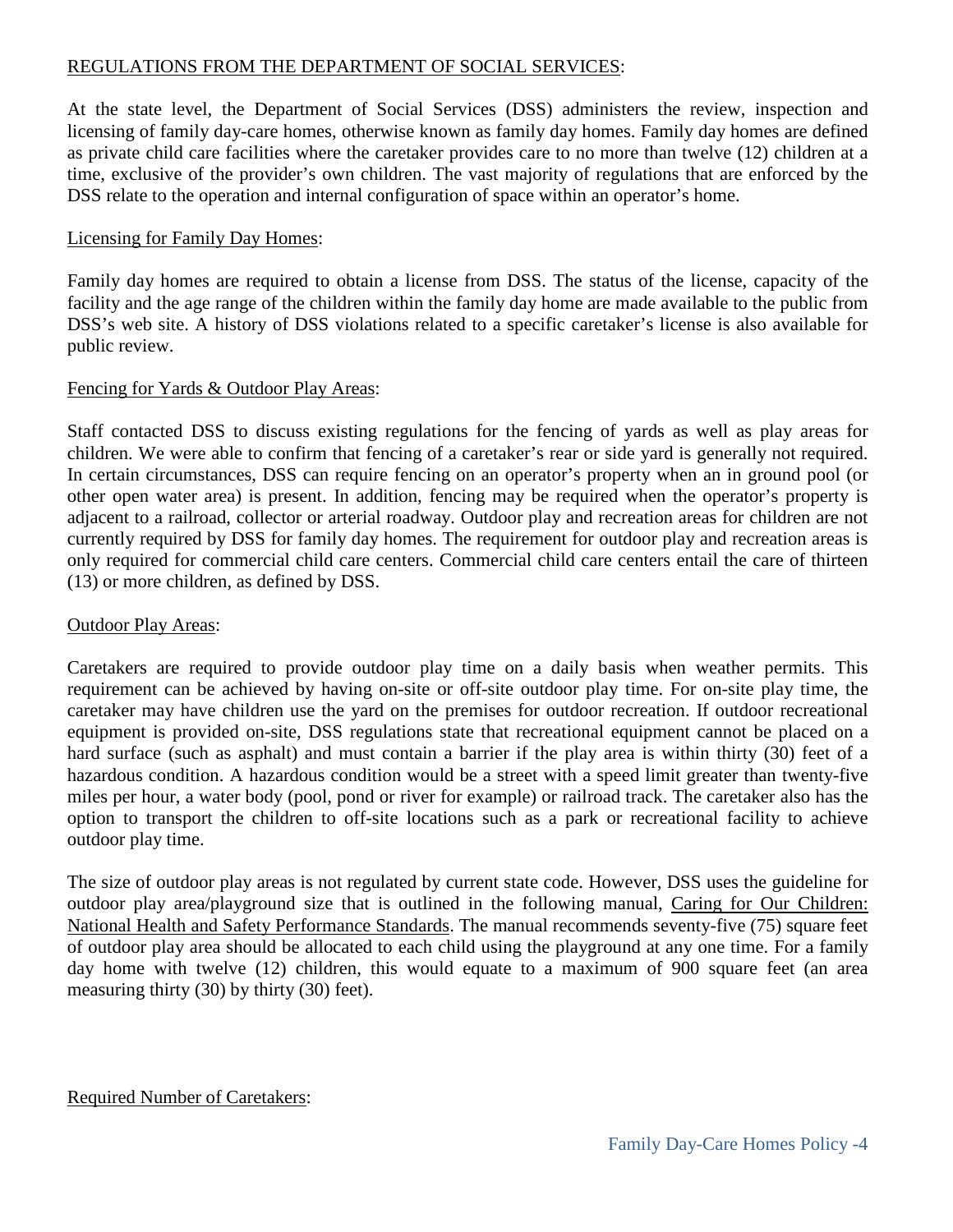The number of employees that are permitted at a family day home is based on the age of the children being taken care of on-site. DSS has implemented a points system to determine the total number of children that can be provided care with a single caretaker. Point values vary on the child's age. A single caretaker may not exceed sixteen (16) points. The table below summarizes the point values for children based on their respective age:

| <b>DSS Points System for Caregivers (16 Point Maximum)</b> |                              |
|------------------------------------------------------------|------------------------------|
| Age of Child                                               | <b>Points for Each Child</b> |
| Birth – 15 Months Old                                      |                              |
| $16$ Months $-23$ Months Old                               |                              |
| $2 - 4$ Years Old                                          |                              |
| $5 - 9$ Years Old                                          |                              |
| 10 Years Old or Older                                      |                              |

If a caregiver were to exceed sixteen (16) points, DSS would require an additional caretaker to provide additional help and supervision for the children within the family day home. At a maximum, three (3) caretakers would be needed to take care of twelve (12) children who range between the ages of being a newborn to fifteen (15) months old.

#### Capacity for Family Day Homes:

Family day homes are limited to a maximum of twelve (12) children, exclusive of the provider's own children. The point system for caretakers also limits the capacity for the family day home. In certain circumstances, the care of a special needs child or elderly adult may further reduce potential capacity for a family day home. DSS does not restrict the number of children permitted in a family day home based on the size of the house or property. Therefore, the age of the children within the family day home serves as the primary factor to restrict the number of children within a caregiver's possession.

#### RECOMMENDATION:

Staff recommends that we revise and update our existing catalogue of recommended standard conditions for family day-care homes. Staff's recommended conditions could be used in part or in whole, based upon the unique circumstances of a given case. In each case, staff would recommend conditions that enforce non-transferable ownership, limitations on the expansion of use and limitations on signage. In cases where explicit concerns are expressed by the community or a Planning Commissioner, additional conditions could be recommended by staff, proffered by the applicant or imposed by the Planning Commission. These conditions would include a limit on the number of children to be taken care of on the premises, prohibiting off-site employees from working on the premises, additional limits on the hours of operation, a time limitation on the conditional use approval and fencing and placement requirements for outdoor play and recreation areas. Attachment 1 outlines a list of conditions that are typically recommended by staff or proffered by the applicant for a family day-care home. Depending on the nature of the request, staff may use a mix or all of the conditions for the Planning Commission's consideration. This flexibility allows staff to review family day-care homes on a case-by-case basis to ensure that the needs of the community, the applicant and all other stakeholders are addressed through the zoning process.

If you have questions regarding this information, please contact Ryan Ramsey, Senior Planner, at 768- 7592.

# **ATTACHMENT 1**